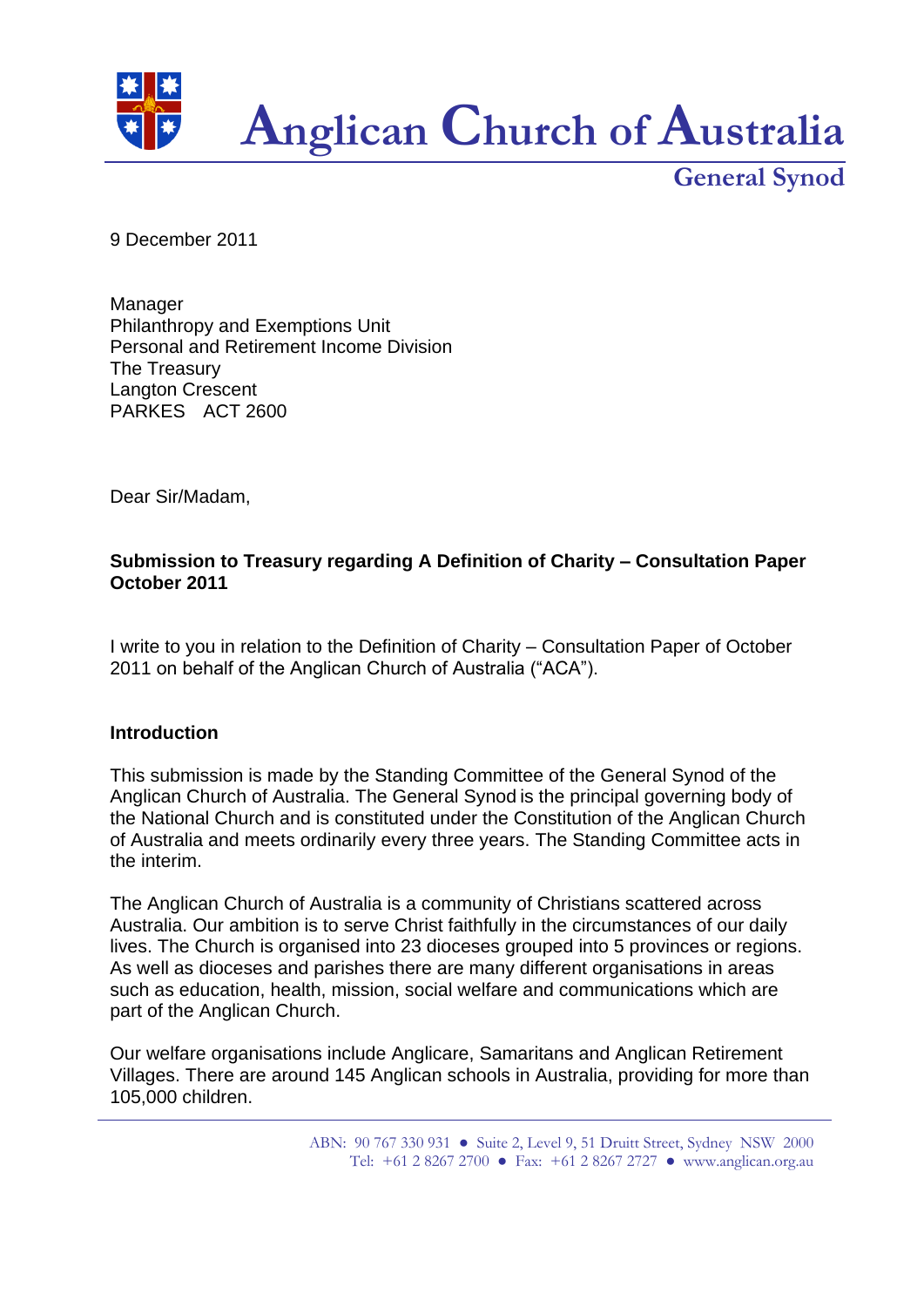Anglicare Australia is a National Church Network that provides services to children, young people, families, refugees and migrants, indigenous Australians, older people, the homeless and unemployed Australians. The 43 Anglicare member agencies provided services to over 512,340 persons in 2029 locations in 2008-2009. The annual expenditure totaled \$624 million.

## **The Exposure Draft**

We have considered the Definition of Charity – Consultation Paper of October 2011 and have reviewed and contributed to the submission of the Anglican Church Diocese of Sydney (copy submitted by the Sydney Diocese separately).

The Anglican Church of Australia is in agreement with the submissions made by the Anglican Diocese of Sydney and supports the points raised in that submission, which are in summary:

- 1.We welcome the Government's commitment to reform the regulation of charities and support the policy aims of simplifying regulatory arrangements and red tape currently impairing the charitable sector and adopting reforms which are world best practice, as suitably adapted to the Australian regulatory and social environment, and which are proportionate and targeted to address the reform needs of the sector.
- 2.We do not consider that increasing public confidence in the sector and achieving more certainty about the meaning of charity can be justified as primary policy drivers for these reforms. Neither do we think that tax policy should drive the formulation of a statutory definition of charity.
- 3.We consider it would be a mistake to miss the opportunity for the expertise of the ACNC to be brought to bear on the formulation of a statutory definition of charity and accordingly recommend that the Government delay preparation and release of an exposure draft for legislation until the ACNC has had an opportunity to contribute.
- 4.We stress the importance of taking the Board of Taxation's concerns about the Charities Bill 2003 into account in formulating an appropriate definition.
- 5.We note the importance of ensuring that any statutory codification of the common law enables the body of case law developed by the courts over many years to continue to inform the meaning of charity. We also note the genuine anxiety within the sector over any proposal to replace the common law meaning of charity with a statutory definition and encourage the Government to carefully assess any departures from the common law meaning against the policy considerations referred to in (a) above.
- 6.We support the use of the expression 'dominant charitable purpose' in preference to the proposed 'exclusively charitable purpose' on the basis that the later expression does not logically accommodate incidental or ancillary purposes which are not charitable.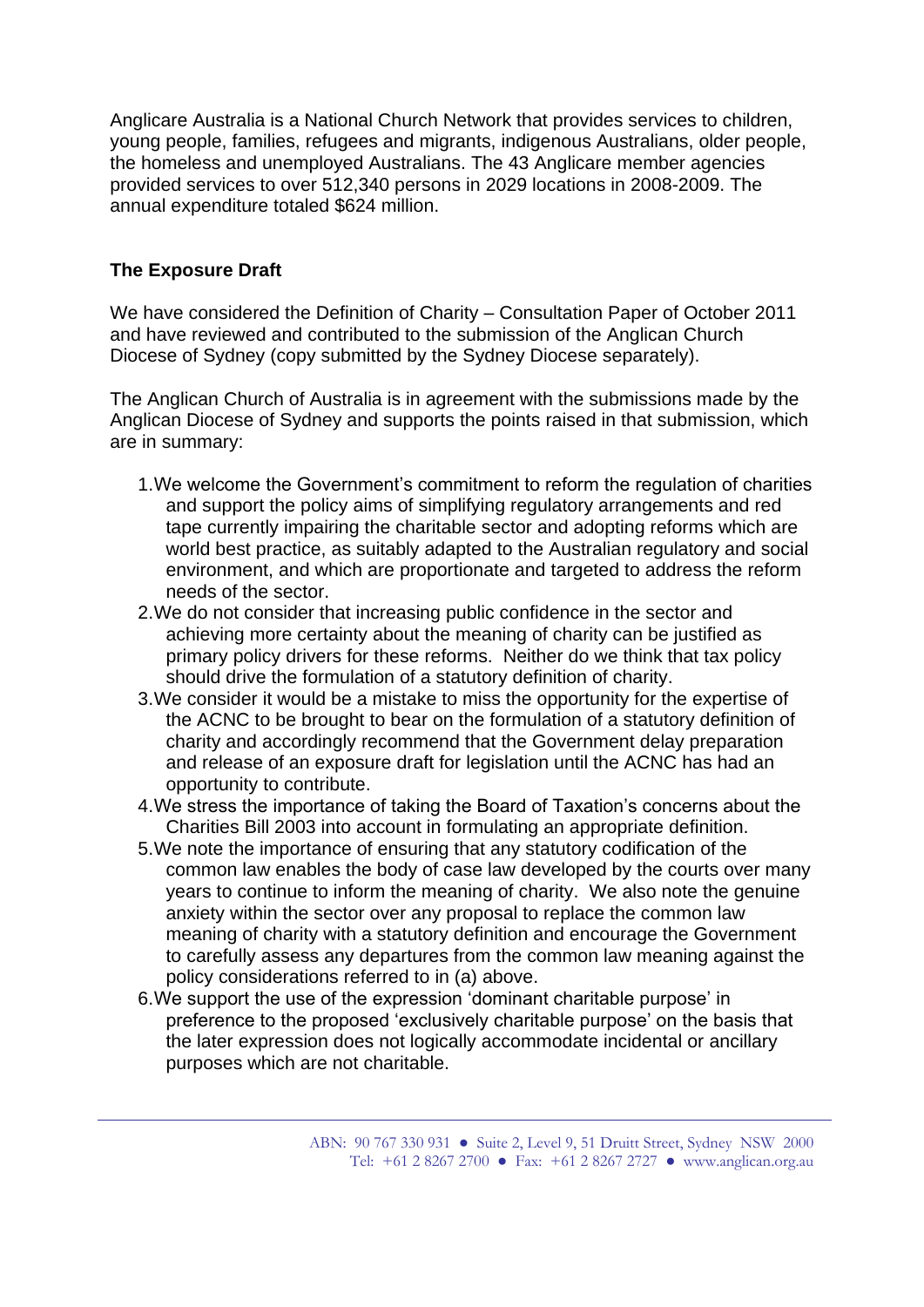- 7.For the avoidance of doubt, we support the inclusion in any statutory definition of a provision which confirms that peak bodies would generally qualify as charities.
- 8.We support the extension of the existing heads of charitable purpose under the common law to include purposes which have been found to be charitable by the courts because they are for the public benefit. Such additional heads of charitable purpose should have the presumption of public benefit.
- 9.We submit that the purpose of specifying charitable purposes in legislation is to make it clear what purposes are widely considered as providing a public benefit thereby justifying the application of a presumption of public benefit. We consider that any removal of the public benefit presumption in respect of these purposes will give rise to a significant and unjustified administrative burden on the sector.
- 10.We address the desirability of retaining the public benefit presumption for charities for the advancement of religion or education, noting in particular that the presumption in respect of religious charities has enabled the courts to avoid making determinations that one religion provides more benefit than another. We also point to Australia's international human rights obligations concerning religious freedom as a basis for presuming that entities established for the advancement of religion are for the public benefit.
- 11.We recommend that, in view of the difficulties in articulating a test for public benefit, public benefit should be defined in negative terms, namely any benefit which is not a private benefit. This should be one of the factors relevant for deciding whether the public benefit presumption should be rebutted.
- 12.We accept the requirement that the activities of a charity be in furtherance or in aid of its charitable purposes but consider the inclusion of this requirement in the core definition of any statutory definition will confuse the distinction between activities and purposes.
- 13.We submit that an organisation's charitable status should usually be determined by reference to the purposes of the charity only and not the activities that it proposes to undertake. Any examination as to whether the activities of an organisation are being undertaken in furtherance of its charitable purpose go to the question of whether the organisation is fulfilling its charitable purpose and not whether it has a charitable purpose.
- 14.We submit that in light of the decision in Aid/Watch, any political activity by a charity should be permitted when done in furtherance of the charitable purpose of the organisation.
- 15.While we agree that any entity with an unlawful purpose should not be characterised as a charity, we do not consider that illegal activity of itself should be a basis for disqualifying an entity from being a charity. Any illegal activity should be penalised under relevant legislation and should not give rise to a double penalty of disqualification.
- 16.We consider that it would be necessary to consider transitional arrangements if any legislative definition of charity narrows the common law meaning of charity. In particular we consider that if, despite our submissions on this matter, the public benefit presumption were to be removed under a statutory definition it would be important to retain the public benefit presumption for